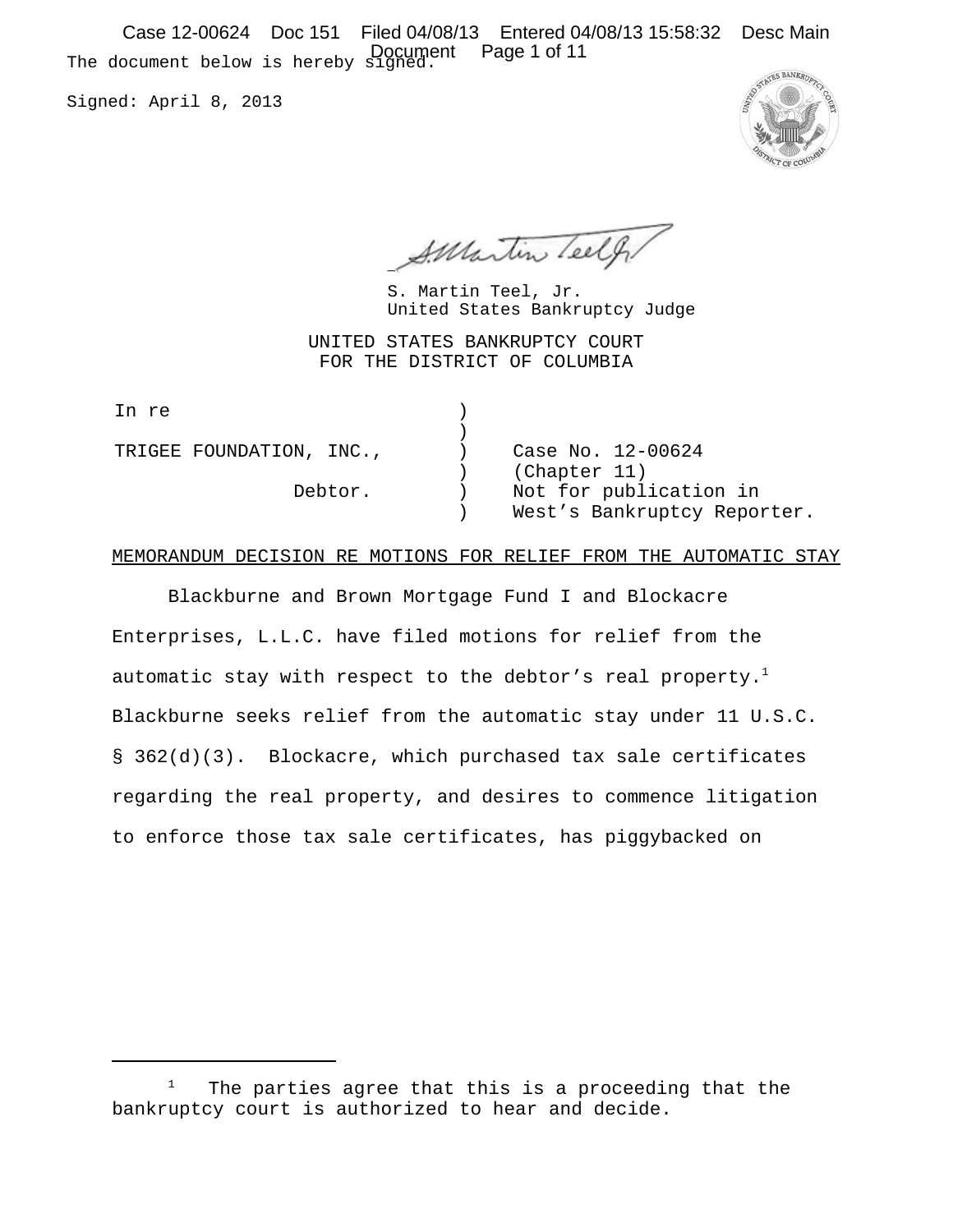## Case 12-00624 Doc 151 Filed 04/08/13 Entered 04/08/13 15:58:32 Desc Main Document Page 2 of 11

Blackburne's request for relief under § 362(d)(3). $^{2}$  The debtor opposes the motions. KH Funding Co., a junior lienor, has opposed Blackburne's motion insofar as it requests an outright lifting of the stay. KH suggests:

as an alternative to the relief requested in the Motion, that, to the extent that the Debtor consents, (a) the Debtor promptly retain an agent to market the Properties, (b) the Debtor be permitted approximately 90 days to effectively market the Properties and secure bid and auction procedures from the Court, and (c) at the conclusion of the marketing period, there ensue within 30 days an auction sale approval hearing before this Court.

I

The debtor, Trigee Foundation, Inc., commenced this case on September 13, 2012, by filing a voluntary petition. The parties agree that the case is a "single asset real estate" case, and that, for the debtor to defeat a request for relief from the automatic stay under  $\S$  362(d)(3), the debtor was required to (i) file a plan within 90 days of the commencement of the case that "has a reasonable possibility of being confirmed within a

 $^2$  Blockacre has additionally sought relief from the automatic stay for cause under  $\S$  362(d)(1) based on the statute of limitations for it to pursue enforcement of its tax sale certificates, and also seeks relief from the automatic stay based upon lack of equity in the property (implicitly invoking 11 U.S.C. § 362(d)(2)). Blockacre has failed to establish that there is no equity in the property, and 11 U.S.C. § 108(c) protects it with respect to commencing an action to enforce its tax sale certificates. If, however, Blackburne is entitled to relief from the automatic stay under § 362(d)(3), Blockacre should be allowed to proceed with enforcement of its tax certificates if Blackburne goes through with a foreclosure sale. It has established cause to that extent.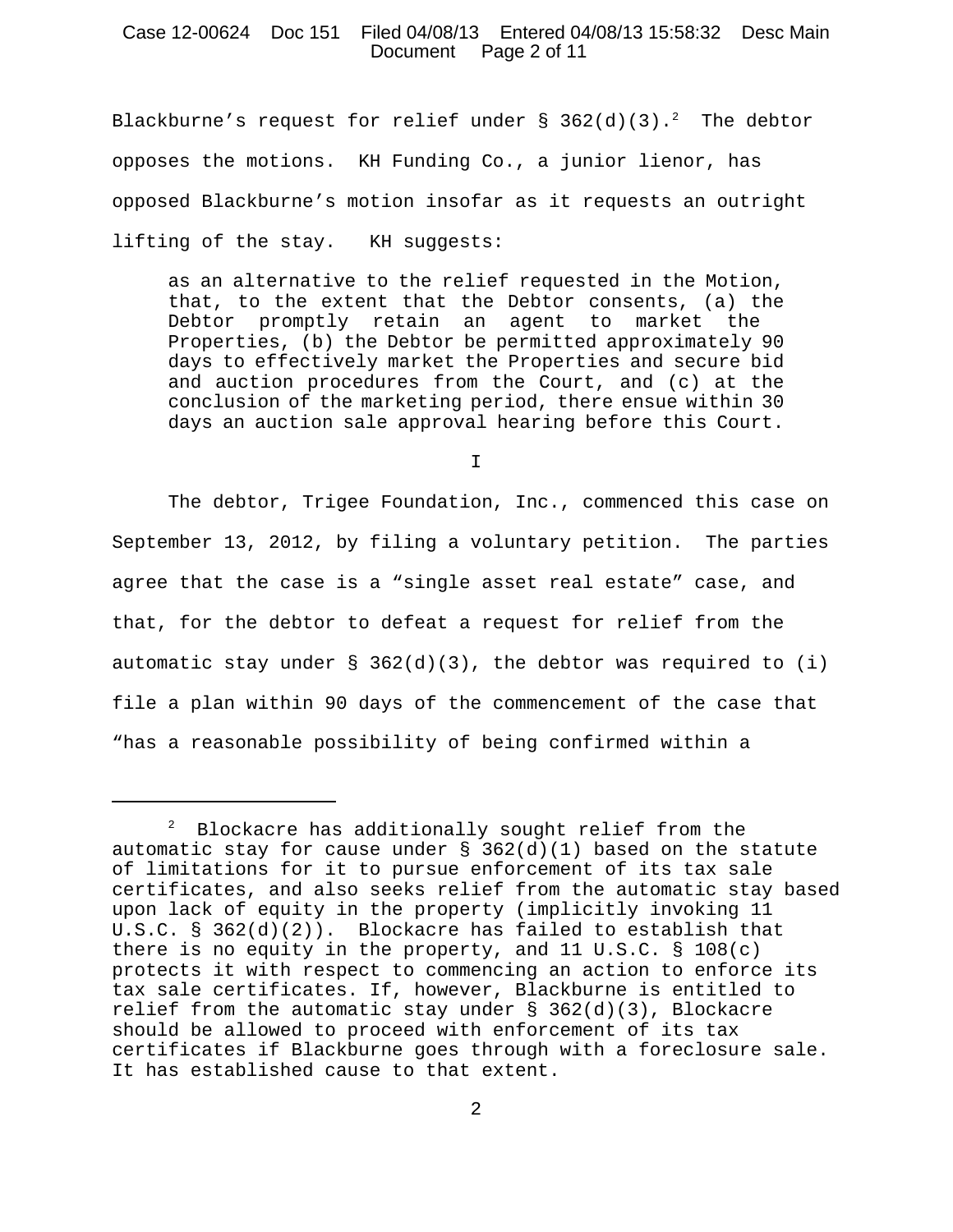## Case 12-00624 Doc 151 Filed 04/08/13 Entered 04/08/13 15:58:32 Desc Main Document Page 3 of 11

reasonable time;" or (ii) commence making certain monthly payments to Blackburne.3

The debtor filed a plan by the required deadline of December 12, 2012, but it did not commence making payments to Blackburne. Accordingly, the debtor must show that its plan "has a reasonable possibility of being confirmed within a reasonable time" if it is to defeat Blackburne's motion.

Blackburne contends that relief from the automatic stay under § 362(d)(3) is appropriate because:

the Plan is not confirmable within a reasonable period of time because the Debtor did not file (and still has not filed) a disclosure statement. Clearly, until a disclosure statement is filed and approved, the confirmation process cannot proceed. The intent of Congress in enacting 11 U.S.C. § 362(d)(3) was **not** to allow a debtor to file a mere place-holder plan on the last day of the 90-day period, to hold creditors hostage and not commence the payment of interest as required by 11 U.S.C. § 362(d)(3).

Motion at  $\P$  13(D). The debtor responds that the Bankruptcy Code and Bankruptcy Rules did not impose a deadline for filing a disclosure statement. This argument, however, misses the point that the debtor's failure to file a disclosure statement has resulted in the confirmation process being stalled. This case

<sup>3</sup> The amount of the payments must be "in an amount equal to interest at the then applicable nondefault contract rate of interest on the value of the creditor's interest in the real estate[.]" Blockacre's rights did not arise from a contract, and, accordingly, it appears that Blockacre is entitled to relief from the automatic stay only if cause will exist under § 362(d)(1) upon Blackburne's obtaining relief from the automatic stay under § 362(d)(3).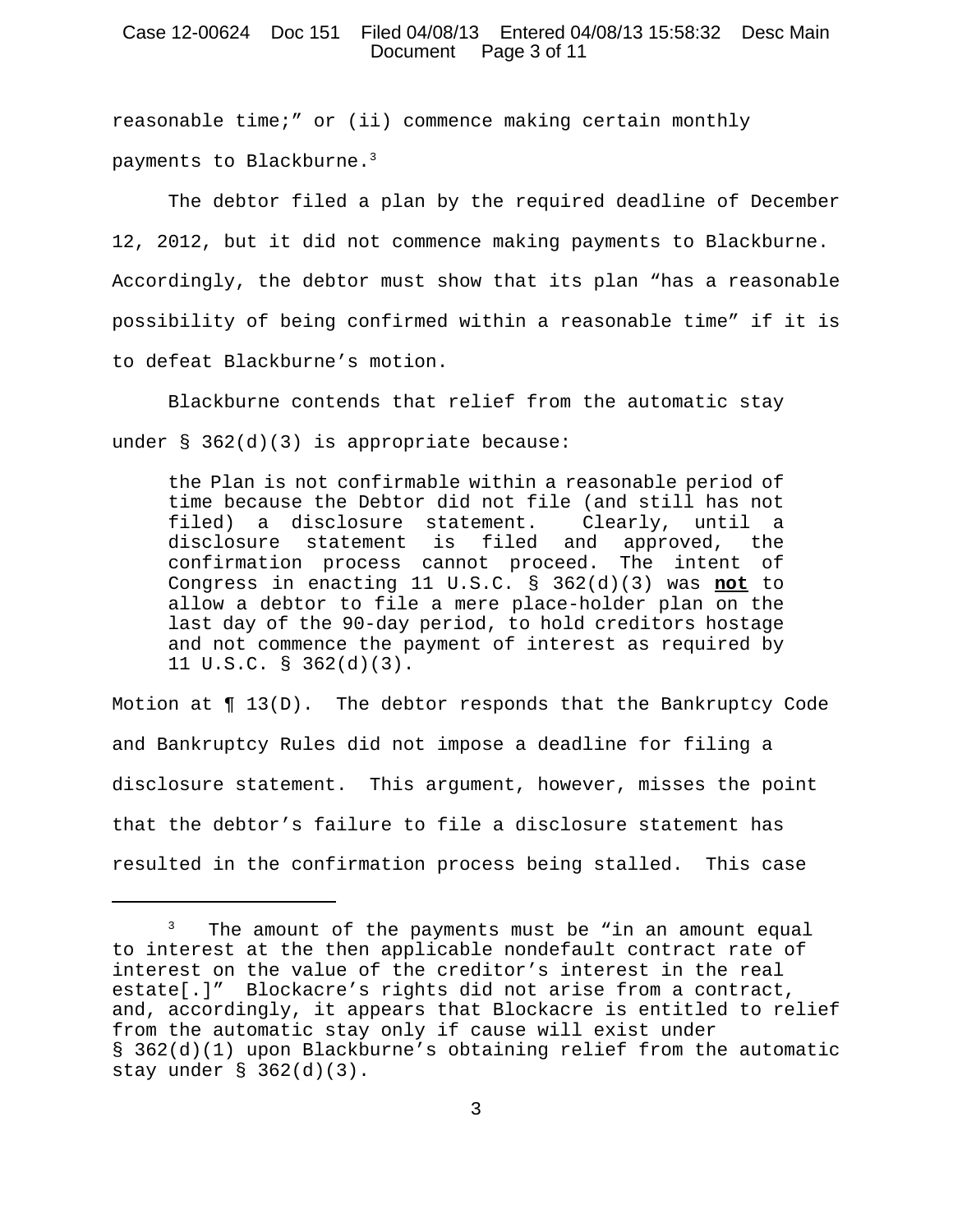### Case 12-00624 Doc 151 Filed 04/08/13 Entered 04/08/13 15:58:32 Desc Main Document Page 4 of 11

has been pending for almost 7 months. The debtor's exclusive right to file a plan has expired because the debtor did not obtain acceptance of a plan within 180 days after the commencement of the case. Moreover, in a disclosure statement, the debtor is required to provide creditors information that would enable them to make an informed judgment about the plan. This ordinarily requires the submission of projections showing the ability of the debtor to make plan payments so that the creditors can evaluate the feasibility of the plan. In turn, this means that in evaluating whether the debtor's plan has a reasonable possibility of being confirmed within a reasonable time, no disclosure statement is before the Court to assist it in making that determination. Instead, the court was left with sketchy (as in shallow) testimony of an officer of the debtor that came nowhere close to providing the type of information that a disclosure statement would be required to provide. For example, testimony was presented regarding whether cash flow would suffice to pay allowed secured claims, but the amount of administrative claims in the case was not addressed.

The debtor further responds that the debtor needed additional time to stabilize its operations to the point of a substantial positive cash flow before it could file a disclosure statement based on data that confirmed its ability to carry out a plan. That argument fails to carry the day. Without a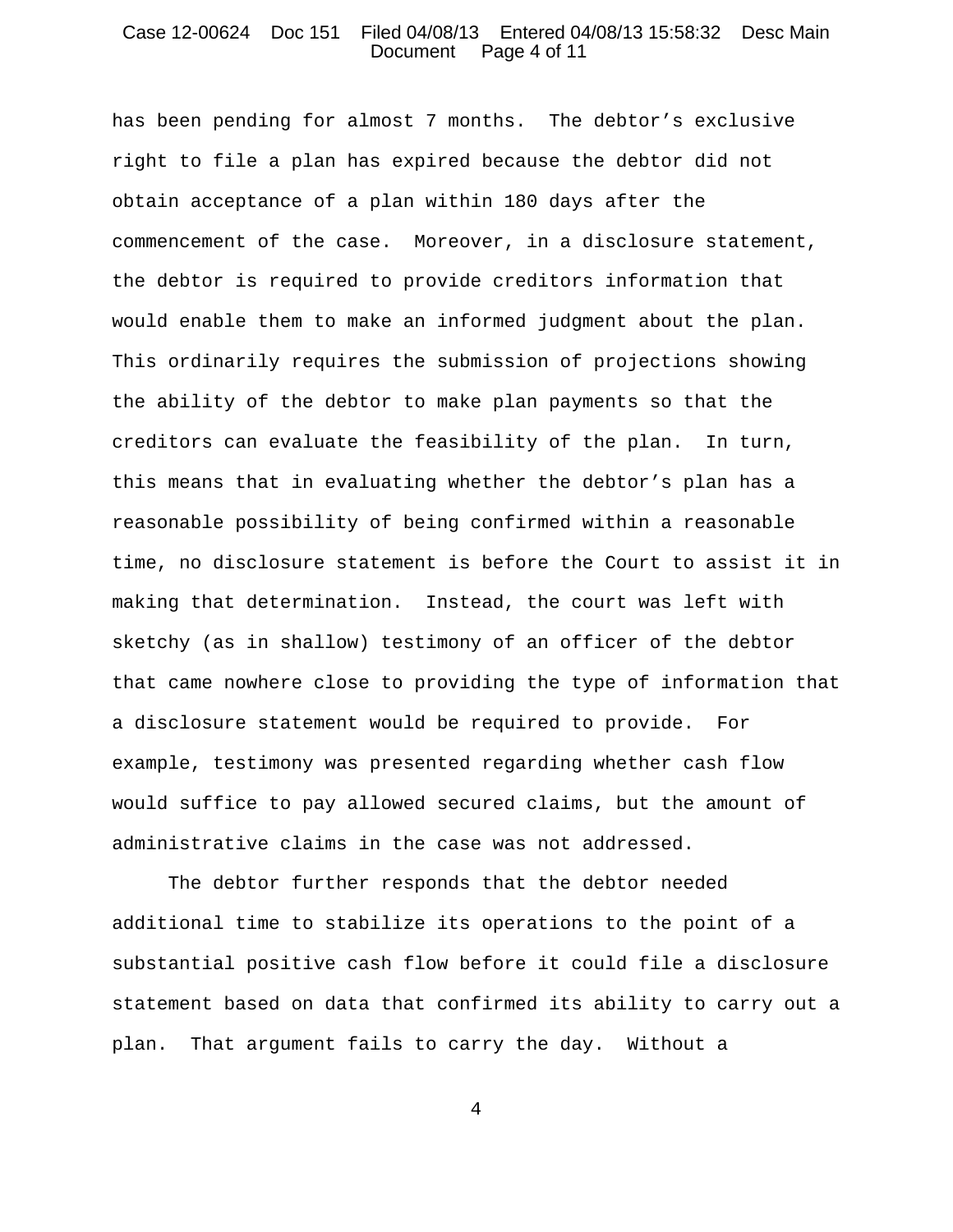### Case 12-00624 Doc 151 Filed 04/08/13 Entered 04/08/13 15:58:32 Desc Main Document Page 5 of 11

disclosure statement on file, the debtor made only a sketchy presentation of how it could proceed to confirmation of a plan, and it has delayed having a disclosure statement being filed which is a first step in proceeding to confirmation.

Of course, what is a reasonable time to obtain confirmation of the plan, when no disclosure statement has been filed, will be affected by the degree to which the possibility of the plan being confirmed approaches being not just a reasonable possibility but instead a near certainty. If it is virtually certain that a plan will be confirmed promptly, that might permit the court to determine that a plan will be confirmed within a reasonable time. For example, if the debtor were to have presented evidence that it had only a few days ago received a \$1 million equity infusion that would clearly make a plan feasible, with there being no uncertainties regarding the debtor's ability to file a disclosure statement promptly to obtain confirmation of a plan, the court could conclude that this change in circumstances warrants concluding that the virtual certainty of the debtor having the ability to obtain confirmation of a plan, with no bumps in the road, means that the court should treat that plan as being confirmable within a reasonable time.

Here, in contrast, there is no degree of certainty that a plan will be promptly confirmed. Indeed, the evidence suggests that there will be substantial bumps in the road.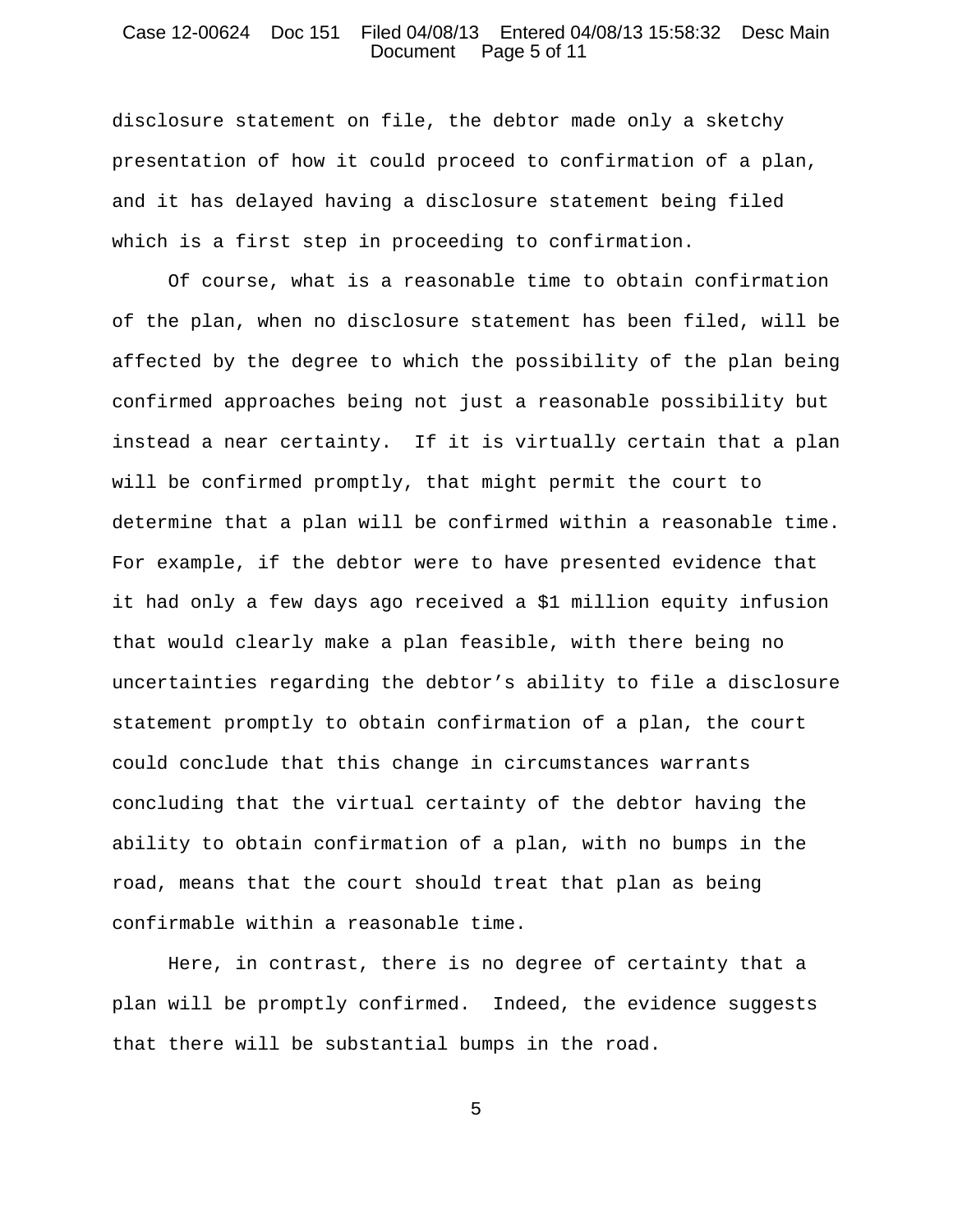### Case 12-00624 Doc 151 Filed 04/08/13 Entered 04/08/13 15:58:32 Desc Main Document Page 6 of 11

First, the debtor is counting on ongoing renovations to put apartments into rentable condition and thereby to achieve the point that it can carry out its plan. The debtor, however, has no source for doing renovations other than cash collateral, and it has in place no order now permitting it to use cash collateral. The debtor did not show that it would be able to have its operations at the point that its plan will be feasible if it has no source before a confirmation hearing with which to make renovations. It is no answer that the debtor could file a motion for further use of cash collateral, as that inevitably will result in delay that is attributable solely to the debtor's failure earlier to seek such relief.

Second, the existing cash collateral order, which has expired, required the debtor to put aside escrows for taxes, but the debtor has fallen well short of placing in escrow the required amounts. Instead, the debtor proceeded to use cash collateral to make renovations. This suggests that the debtor's attempts to obtain a further cash collateral order will be contested on the basis of the debtor's untrustworthiness. Moreover, it is another bump in the road that suggests that the court can expect further bumps in the road that will prevent this case from proceeding reasonably promptly to confirmation of a plan.

Third, the debtor's plan failed to place the secured claims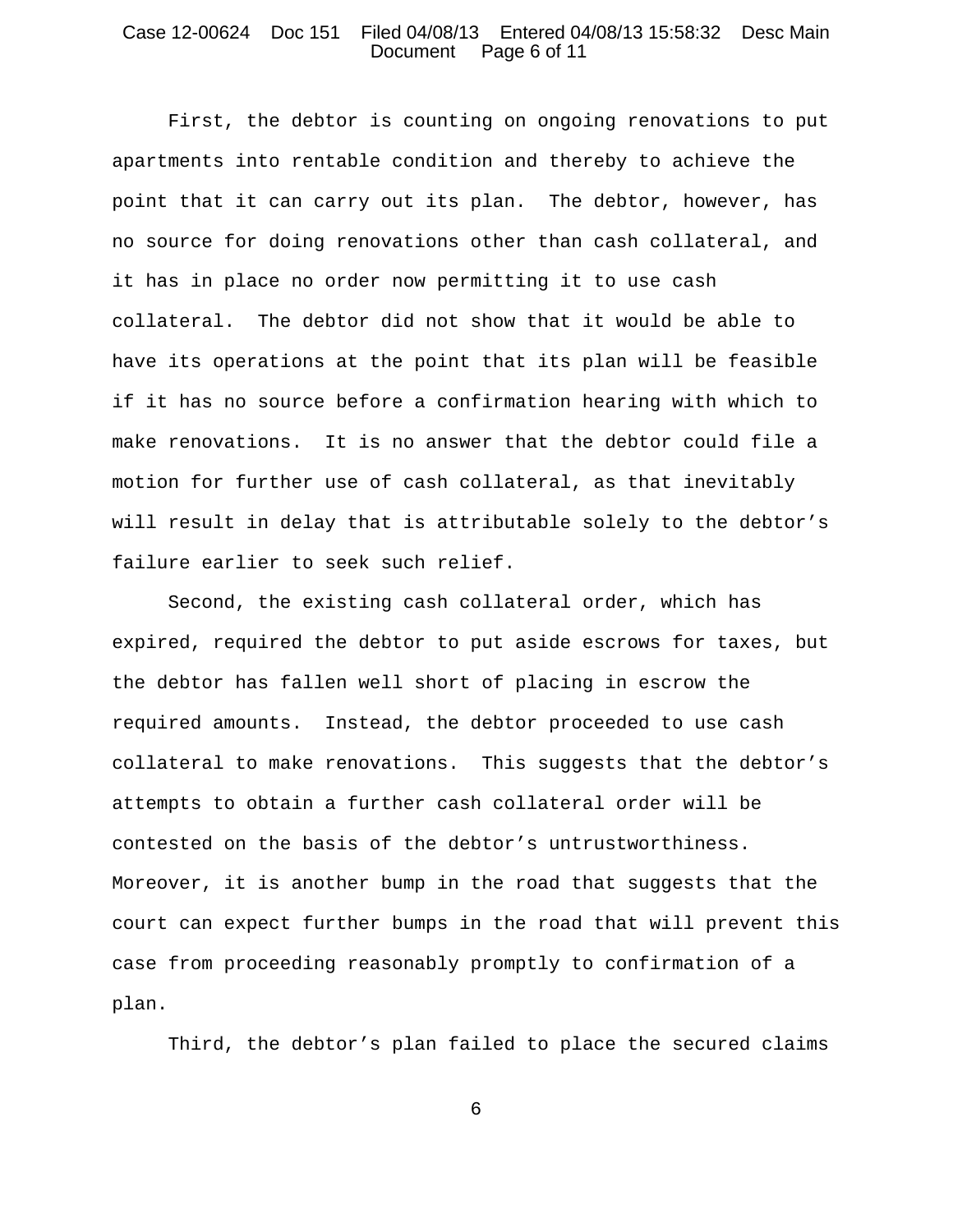## Case 12-00624 Doc 151 Filed 04/08/13 Entered 04/08/13 15:58:32 Desc Main Document Page 7 of 11

of the District of Columbia in a class. If there had been a disclosure statement hearing, this shortcoming would have been addressed by now. Instead, it will have to be addressed only later via amendment of the plan, thereby injecting further unnecessary delay into the case. $4$ 

Finally, the existing cash collateral order required the debtor to file its plan by December 12, 2012. In other words, the parties agreed that the debtor would not have the right to seek an enlargement of the deadline under  $\S$  362(d)(3). The parties contemplated that the debtor as of December 12, 2012, would be required to have a plan in place that has a reasonable possibility of being confirmed. That is to say, the first 90 days of the case was the breathing space in which the debtor agreed to have its operations in place for purposes of having a plan in place that could be confirmed within a reasonable period of time. Decisions under  $\S$  362(d)(2) recognize that during a debtor's exclusivity period, a debtor is entitled to breathing space and is not required to have all of its ducks in a row in moving towards having in prospect a confirmable plan, but recognize that once the debtor's exclusivity period has expired,

 $^4$  I need not decide whether the filing of an amended plan here, beyond the deadline of § 362(d)(3), necessarily would compel a finding that a plan has not been filed within the deadline for which there is a reasonable possibility of being confirmed. A court arguably can confirm a plan with modifications agreed to at the confirmation hearing.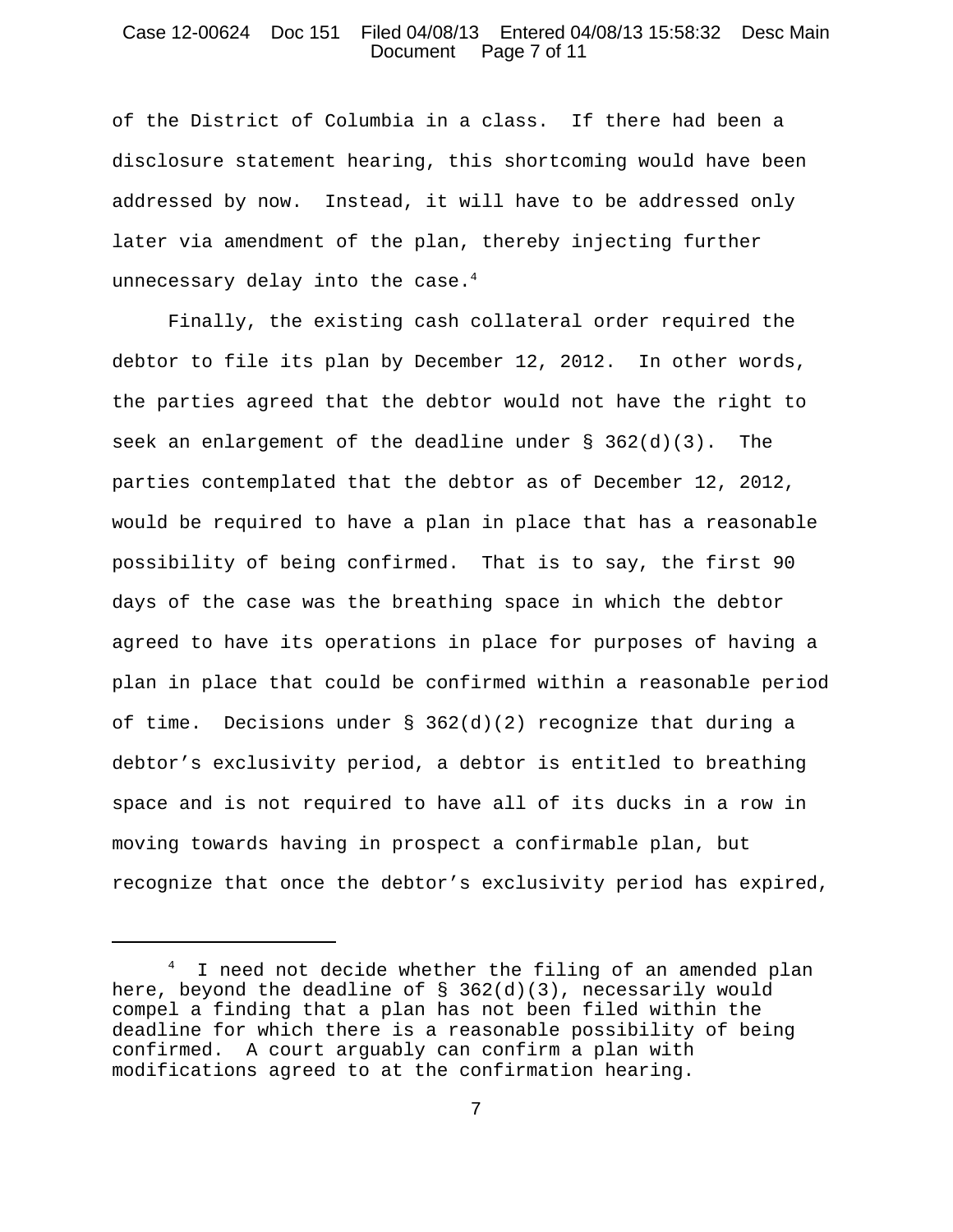### Case 12-00624 Doc 151 Filed 04/08/13 Entered 04/08/13 15:58:32 Desc Main Document Page 8 of 11

the debtor is subject to a higher burden of showing that a confirmable plan is reasonably in prospect. Here, the parties agreed that the debtor would have only a 90-day breathing space, and would not have the right to seek an enlargement of the deadline under  $\S$  362(d)(3). Moreover, in contrast to § 362(d)(2), which does not require that an actual plan be on file in order for the debtor to show that a confirmable plan is reasonably in prospect,  $\S$  362(d)(3) requires that a plan have been filed within the 90 days and that the debtor show a reasonable possibility of *that* plan being confirmed within a reasonable period of time. We are now almost four months past the filing of the plan, yet no disclosure statement has been filed, a step in the time-table for getting a plan confirmed. The debtor's delay is unreasonable, and has deprived the court of assistance to assess whether there is a reasonable possibility that its plan can be confirmed.

For all of these reasons, I conclude that the debtor has not shown that confirmation of a plan will ensue within a reasonable period of time. Relief under § 362(d)(3) is appropriate.

II

The court has discretion, however, to condition the automatic stay instead of lifting it outright. *In re The Terraces Subdivision, LLC*, 2007 WL 2220448 (Bankr. D. Alaska Aug. 2, 2007); *Riggs Bank, N.A. v. Planet 10, L.C. (In re Planet 10,*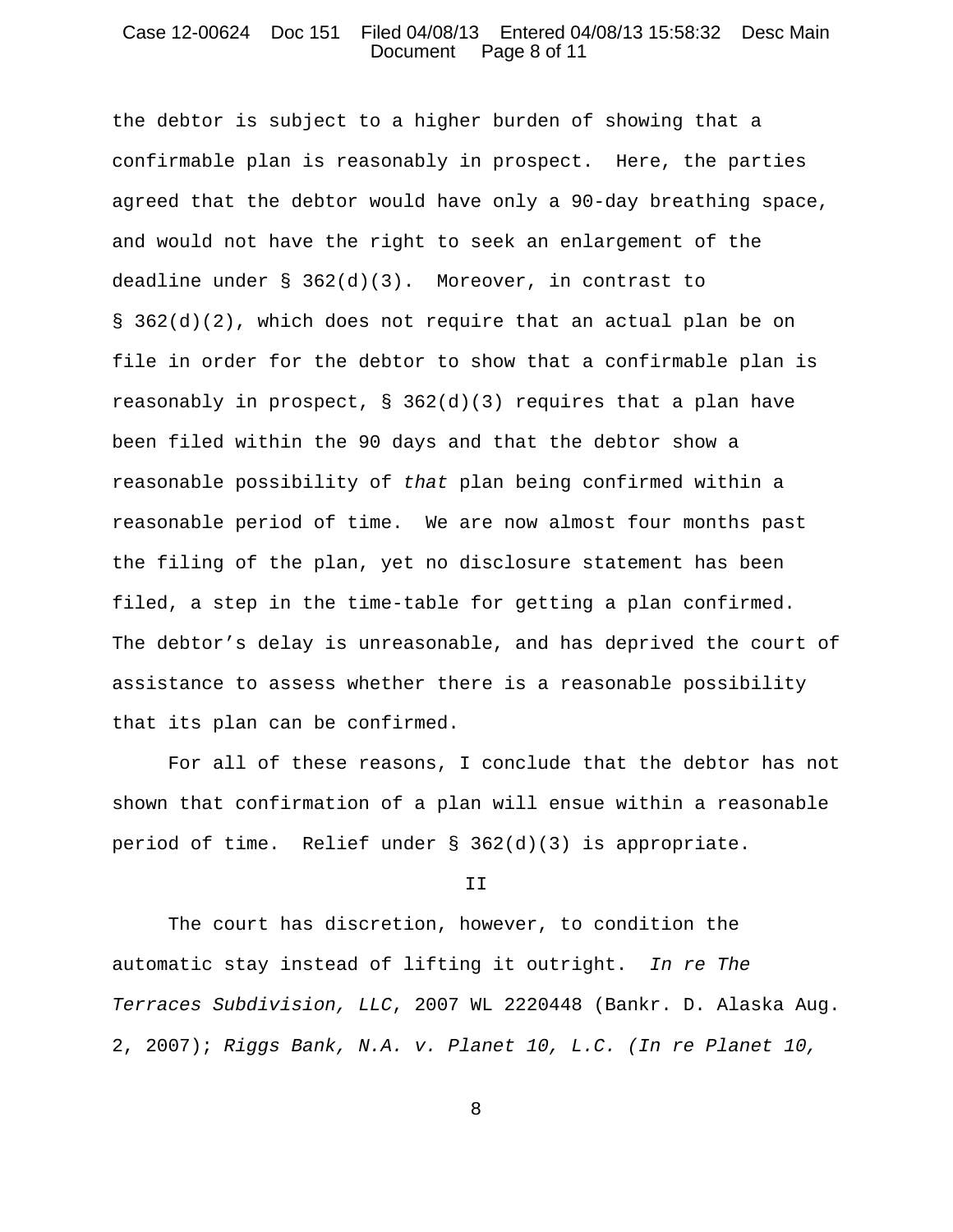# Case 12-00624 Doc 151 Filed 04/08/13 Entered 04/08/13 15:58:32 Desc Main Document Page 9 of 11

*L.C.)*, 213 B.R. 478, 481 (Bankr. E.D. Va. 1997). Blackburne concedes that for purposes of its liens (and disregarding junior liens) there is equity in the properties securing its liens. Although §  $362(d)(3)$  does not require a showing that the property at issue lacks equity, the presence of equity protecting a creditor's lien is a factor to take into account in fashioning appropriate relief under  $\S$  362(d)(3). As a junior lienor, KH has requested the court to modify the stay by providing that the debtor be given a deadline to sell the properties. I am not confident that the debtor would pursue that option. However, the debtor's exclusivity period has expired. KH can file a plan calling for a sale of the debtor's properties. Such a plan usually can be confirmed relatively quickly.

By setting a deadline to achieve confirmation of a liquidation plan, absent which Blackburne will be allowed to proceed with a foreclosure sale, KH's interests will be protected but Blackburne will have certainty that it will face no further delay. This comports with the purpose of  $\S$  362(d)(3), which was added to "ensure that the automatic stay provision [was] not abused, while giving the debtor the opportunity to create a workable plan of reorganization.*" NationsBank, N.A. v. LDN Corp. (In re LDN Corp.)*, 191 B.R. 320, 326 (Bankr. E.D. Va. 1996) (citing S. Rep. No. 168, 103rd Cong., 1st Sess. (1993)). But where "debtors with little hope of successfully reorganizing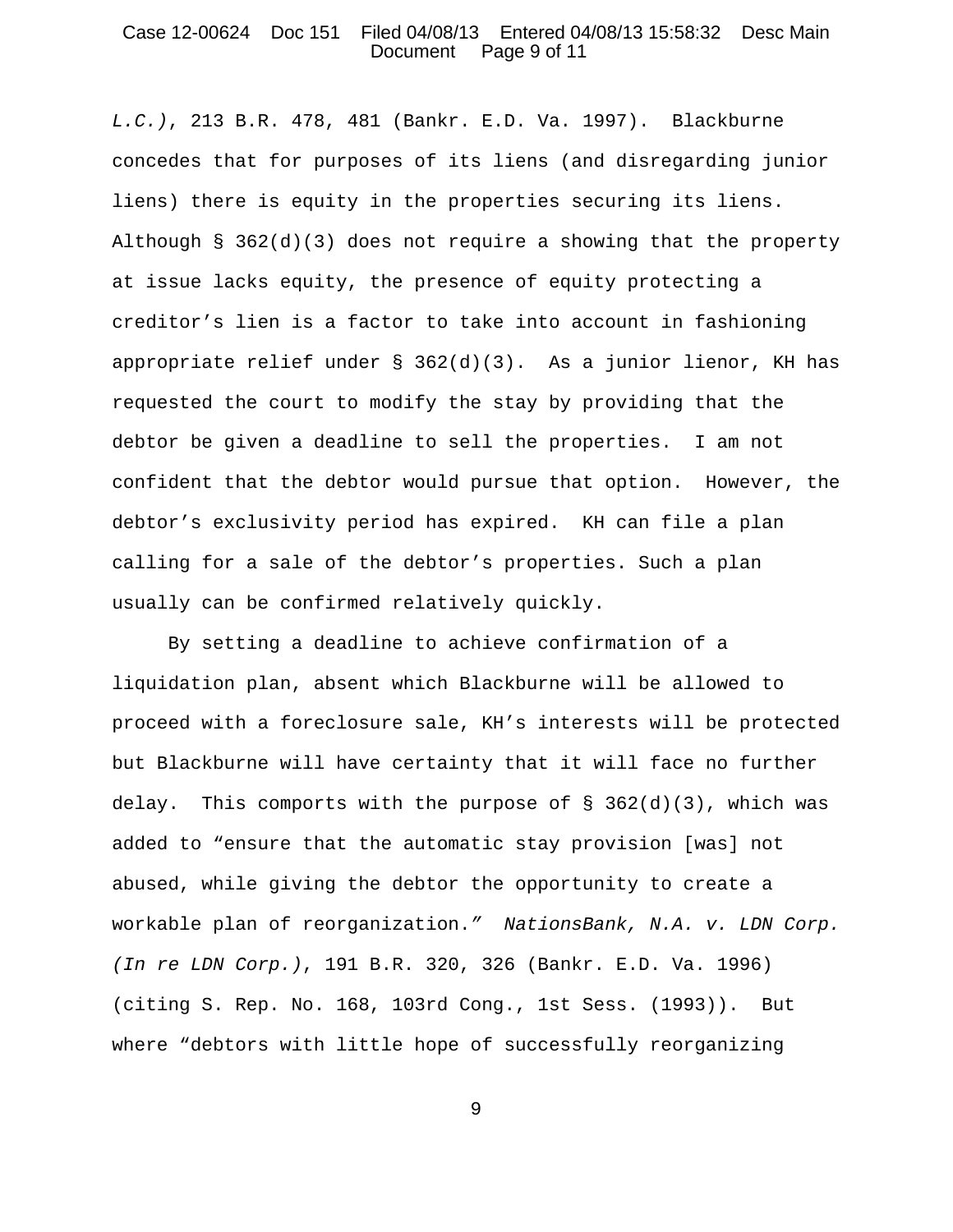### Case 12-00624 Doc 151 Filed 04/08/13 Entered 04/08/13 15:58:32 Desc Main Document Page 10 of 11

delay the bankruptcy process while secured creditors are left helplessly on the sidelines," § 362(d)(3) provides relief. *Id.* The debtor has not shown that there is a reasonable possibility that it can achieve confirmation of its plan, allowing it to retain the properties, within a reasonable period of time. A liquidation plan is different, as it will call for a sale of the properties. Moreover, in enacting  $\S$  363(d)(3) "Congress was motivated by a desire to accord relief . . . where the owner of an encumbered building is attempting to avert loss of his building to his major lender who is grossly undersecured . . . ." *In re Kkemko, Inc.*, 181 B.R. 47, 51 (Bankr. S.D. Ohio 1995). Blackburne is not an undersecured creditor, and that is significant in determining whether modification of the stay instead of an outright lifting of the stay is the appropriate remedy. *See In re Planet 10, L.C.*, 213 B.R. at 481. The relief I am fashioning will assure that Blackburne is not left helplessly on the sidelines and will assure that junior lienors are given the opportunity to utilize the tools of chapter 11 to pursue an orderly sale by promptly obtaining confirmation of a liquidation plan that avoids the vagaries of a nonjudicial foreclosure sale.

I will thus modify the automatic stay to provide that KH shall have 14 days from April 8, 2013, within which to file a plan calling for a sale of the debtors' properties, with it to